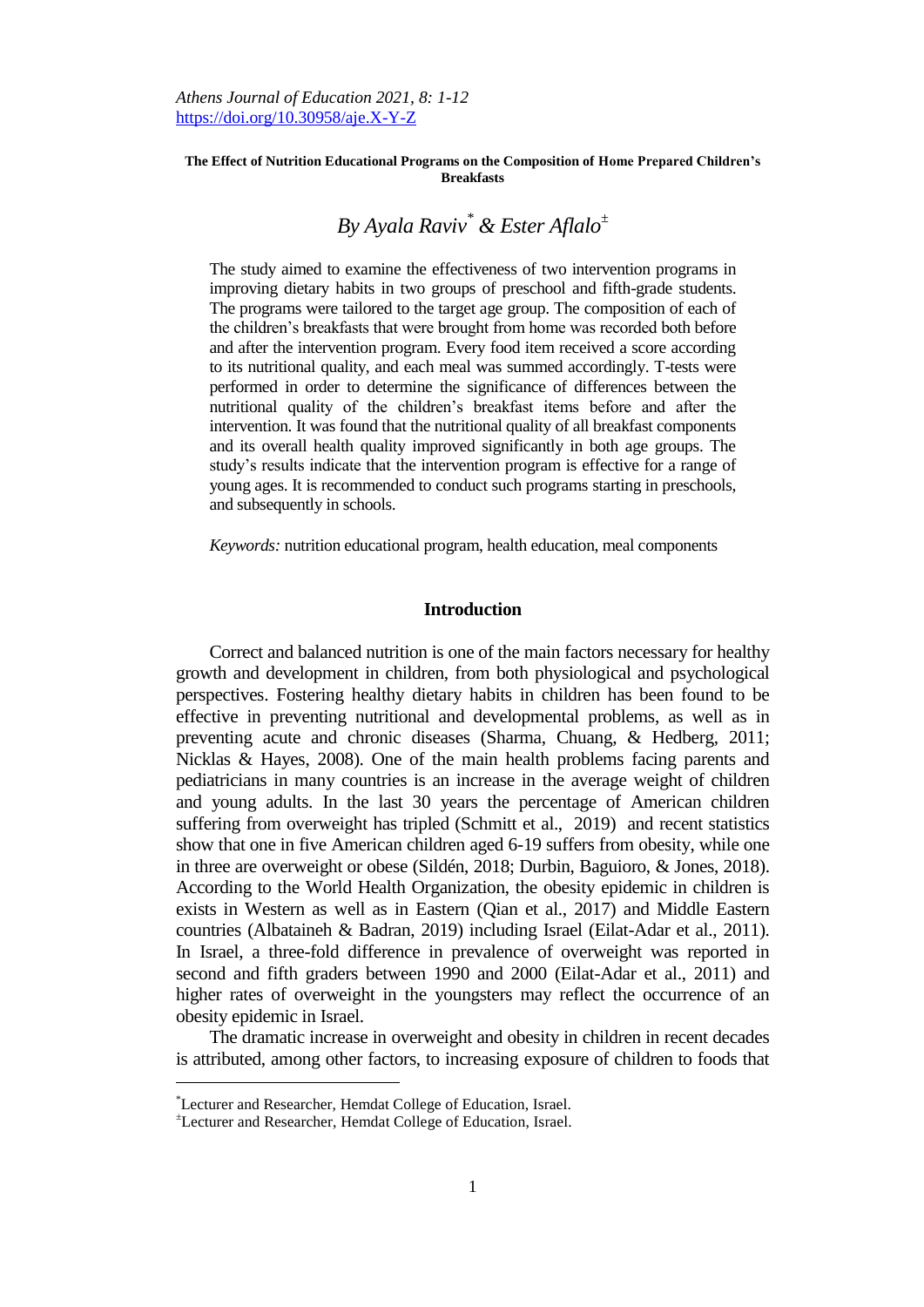cause weight gain, combined with a decrease in their physical activity (Kranjac & Wagmiller, 2020). There is a significant increase in the consumption of foods rich in sugar and saturated fats and sweet drinks, expressed both at home, school and social gatherings, together with a correspondingly marked decrease in the consumption of fresh fruits and vegetables.

The negative nutritional change that has occurred within the population during recent decades in many countries has led to increasing illness among children. These illnesses include chronic diseases related to obesity, such as type II diabetes, kidney disease and high blood pressure (Fung, 2016). Obesity in children is also manifested in as psychological problems such as negative body image and low self-esteem have also appeared (Durbin, Baguioro, & Jones, 2018), as well as mental health problems such as depression. Overweight children often suffer from teasing and bullying by their peers and from social isolation (Sildén, 2018; Durbin, Baguioro, & Jones, 2018). In China (Qian et al., 2017; Hu, Li, Huang, & Li, 2010), the increase in the standard of living enabled a greater availability of unhealthy foods, yet there is a lack of knowledge about healthy nutrition and its importance. Qian et al. (2017) concluded that educational and intervention programs must begin being implemented at a young age, since such programs improve knowledge, and subsequently, nutritional habits among children, primarily among those in elementary school. The nutritional behavior and knowledge of Children have been identified as significant mechanisms contributing to weight increase. Some children do not even consume fruits or vegetables on a daily basis, and it turns out that these same children did not undergo an appropriate process of developing a preference for healthy food during early childhood (Escobar, 1999).

Studies that examine education for healthy nutrition among children emphasize the need for and the advantages of conducting intervention programs designed to encourage appropriate dietary habits beginning from a young age (Aktaç Kızıltan, & Avcı, 2019). Researchers agree that intervention programs should be designed for both children and their parents. According to Durbin et al. (2018), educational programs make positive changes and have further influence in encouraging the acquisition of healthy lifestyle habits. Since dietary habits and food preferences develop at a young age (Xu & Jones, 2016), the guidance and influence of programs on food preferences at this age can serve as an effective and promising approach to promoting the consumption of healthy food,

Moss et al. (2013) and Keiko, Todoriki, and Sasaki (2017) found that children's knowledge about food has an influence on their choices, their preferences, and their food habits in practice. There was an unequivocal relationship between children's knowledge about healthy nutrition and increased vegetable consumption. Teachers showed interest in implementing short intervention programs within the framework of health and science lessons (Schmitt et al., 2019).

Nevertheless, many schools avoid implementing of nutrition education programs due to a lack of space, resources and experience (Moss et al., 2013) and only few teachers actually integrate these programs in their classrooms.

Many families lack information and are not sufficiently aware of the importance of healthy nutrition and physical activity, and some even intentionally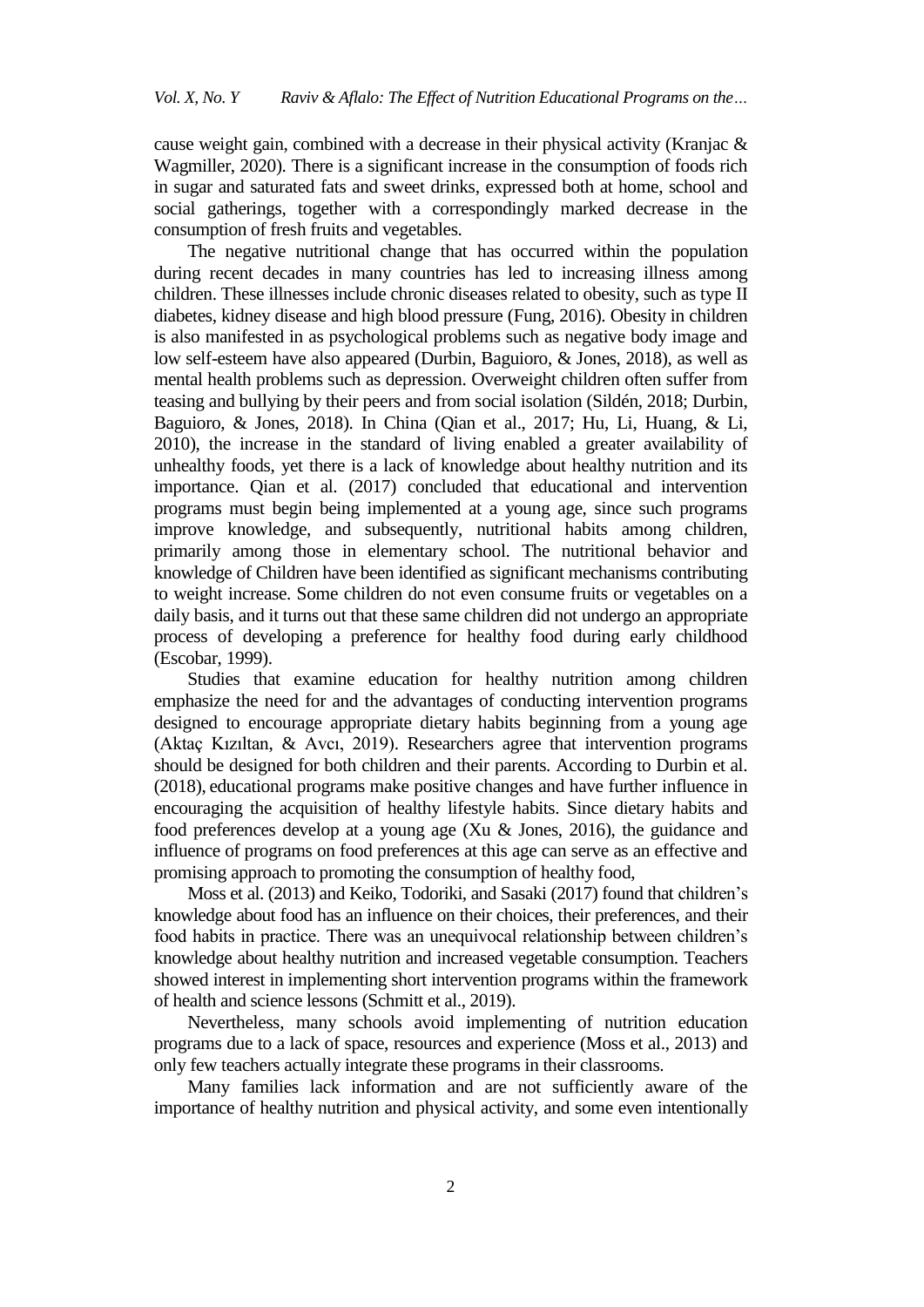avoid being aided by educational programs to promote their children's health (Kranjac & Wagmiller, 2020[; Povey,](https://search-proquest-com.mgs.hemdat.ac.il/indexinglinkhandler/sng/au/Povey,+R+C/$N?accountid=41238) Cowap, Scholtens, & Forshaw, [2020\).](https://search-proquest-com.mgs.hemdat.ac.il/indexinglinkhandler/sng/au/Forshaw+MJ/$N?accountid=41238) 

Many of the studies described above report on the children's actual nutritional knowledge and declared preferences (Lewis, 2017; Eilat-Adar et al., 2011; Pirouznia, 2001). In the current study, we aimed to examine the direct effect of two intervention programs on the dietary habits of the children, as expressed by the actual composition of their breakfast that was prepared at their home and they brought to eat at school. The research questions were:

- a. Will short nutritional education programs improve the overall nutritional and health quality of breakfast among preschool children and fifth-grade children, and if so, to what extent?
- b. If these programs indeed have an effect, in which food components will we find a significant change in consumption following exposure to the program?

The research hypothesis was that the intervention programs will improve the nutritional and health quality of the components of breakfast prepared at home of children in both ages.

# **Methodology**

# **Research Population**

The study was conducted in three classes:

- 1. A preschool class in the south of Israel, comprising 31 children aged 4-6. The preschool population is heterogeneous with an intermediate socioeconomic status. The children bring their meal from home and eat it at preschool at 10 am.
- 2. Two fifth-grade classes in an elementary school in the south of Israel with a total of 44 children aged 9-10 with an intermediate socioeconomic status. The children bring breakfast from home and eat it in the classroom at 10 am.

#### **The Intervention Programs**

The intervention programs were tailored to the children's ages. For the preschool students, the program was developed by the preschool teacher with professional academic guidance by an expert in curriculum development, and in collaboration with a naturopathic dietician. The program comprised 12 weekly sessions of 20 minutes each. The study themes included the components of the food pyramid, diverse eating, healthy eating habits and the importance of familiarity with different food products (such as fruits and vegetables, grains, plant and animal proteins, vitamins, natural food and processed food, types of oils and fats, dietary fibers, water and soft drinks). The program familiarized participants with methods to identify food types, and accompanying eating habits such as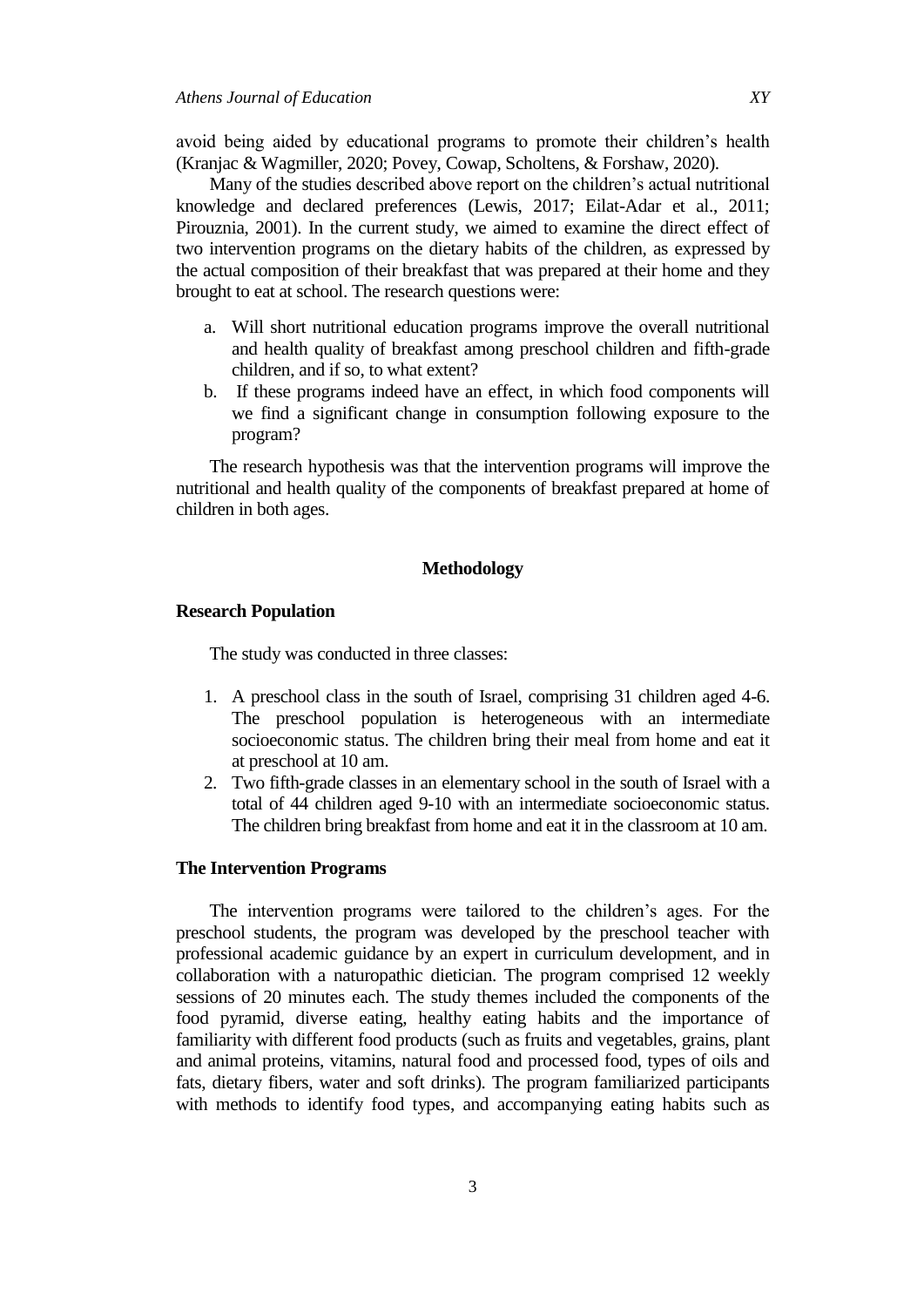increased chewing, hygiene and esthetics in eating. The children established a vegetable garden, prepared fruit and vegetable salads and soups, prepared healthy sandwiches, baked pastries and cookies using whole wheat flour and coconut oil, squeezed citrus juice and produced oil. Each activity also included games, songs and stories about healthy food. The parents were asked to cooperate with and be supportive of the intervention program. They came to the preschool for a "health day". The parents enjoyed a healthy breakfast prepared by the children, heard a lecture from a nutritionist and received recommendations on the composition and the types of foods that should be sent with the children to preschool. Parents were weekly informed about what was being learned in the preschool, experiments that the children did, new concepts that were learned, and the health benefits of different foods, as well as recipes that were prepared in preschool.

For the fifth-graders, the intervention program was based on the Israeli Ministry of Education program called "Food and Nutrition". The program comprised 15 sessions of two hours each and included four components: a. human nutrition –familiarity with the main food groups; b. health, food and nutrition– technological aspects, means and behaviors for wise and healthy nutrition; c. the structure and function of the respiratory and the digestive system; d. the body as a system –the relationship between the body's systems and its health. Experimentation by the children included planning healthy menu, self-monitoring of meal components and familiarity with food processing methods.

## **The Research Process**

In each class, all the breakfast items that the children brought from home to eat in school were monitored and recorded by the teacher, before and after conducting the program (in Israel, it is customary to bring meals from home to school). In the preschool class, the monitoring took place over approximately six weeks (six school days per week); data were processed and analyzed from 30 days with complete data of every child's breakfast in each day. In the school classes, the monitoring could only take place over approximately three weeks before and after the intervention program, from which 12 days with complete data for each student were chosen. Most of the children usually brought a sandwich comprising two slices of bread with some kind of spread, extra protein comprising egg, cheese, salami etc., and either a fruit or a vegetable. The children often also brought a snack as part of their breakfast, namely, an item of processed and packaged food rich in sugar or salt, such as a cookie, chocolate, wafer, fried or fat-rich snack based on potato, peanuts or corn.

Each of the food items brought by the children was classified into one of four groups –type of bread or grain, sandwich filling or spread, fruit or vegetables, drink (see Table 1) and received a health score. The score was higher when the food item was healthier and contained less undesirable components. Items that contained simple sugars, sweeteners, processed or preserved food and a high content of saturated and trans fats received the lowest score. Items that contained whole grains, high proteins and vitamins content, fruits and vegetables and water to drink received the highest score. The score, that was determined in consultation with a naturopathic dietician, followed an integrated approach that places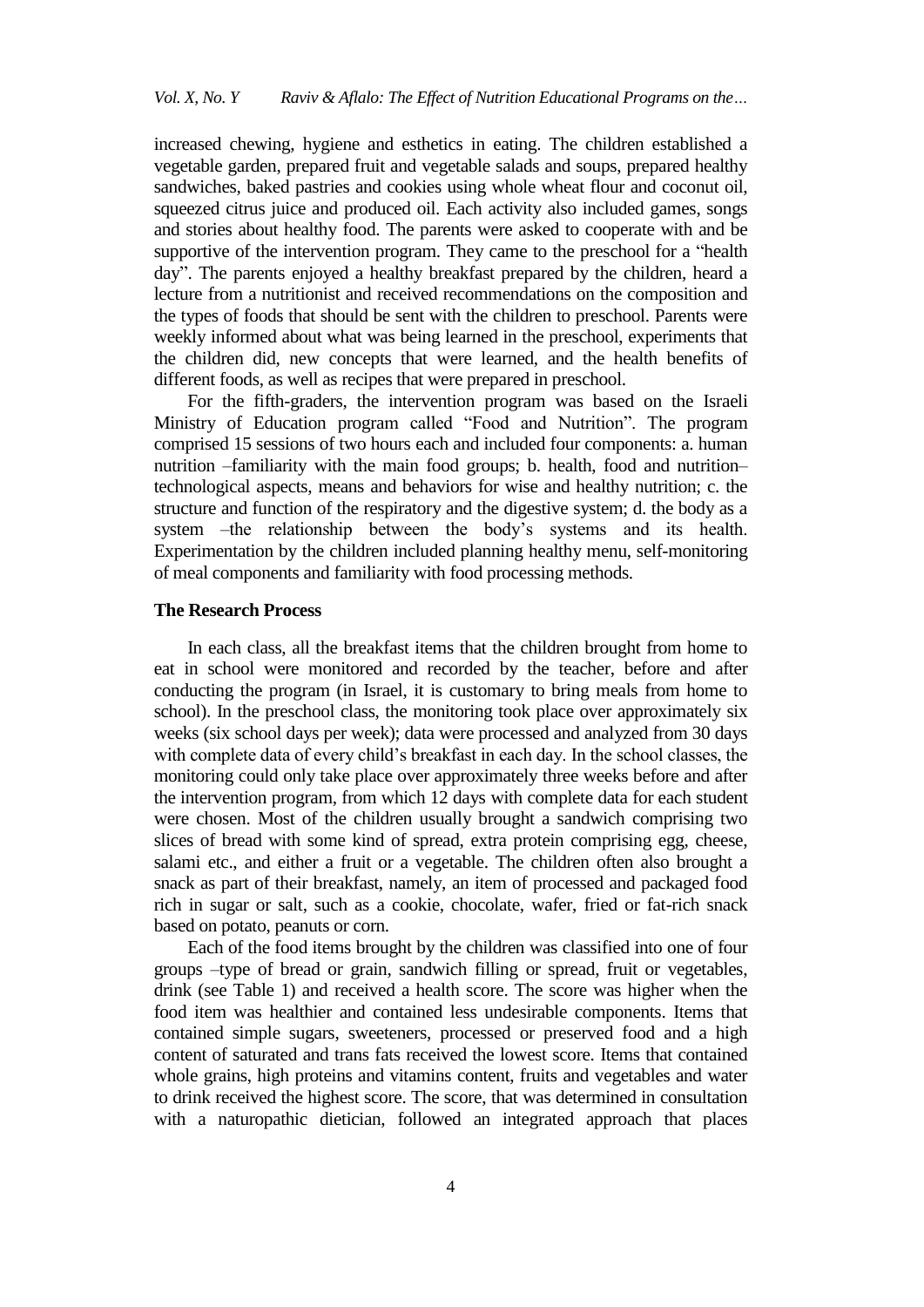importance on including components from the different food groups while avoiding or reducing the abovementioned undesirable components. In the preschool, only water was provided by the teacher and she did not permit the children to bring snacks for breakfast, both before and after the intervention program. In contrast, some fifth-grade children were free to bring sweetened drinks and snacks from home.

The lowest score for an item of food or drink was 1, indicating poor nutritional value. The highest score was 6 and expressed high nutritional value without negative ingredients. All the scores were positive  $(0)$  for the statistical analysis. We treated snacks like any component with poor nutritional value, and counted the number of children who brought a snack during each of the monitoring days. A positive nutritional value for this component would be considered not bringing it at all, meaning, a low average daily number of snacks brought by the children would be preferred to a high number.

To test whether the nutritional quality of the children's breakfasts would improve after the intervention program, a paired sample t-test was conducted to compare the scores of each component before and after the program. A t-test was also conducted on the overall scores (before and after the program) of the nutritional quality of the breakfast, comprising the sum of its four scores (bread/grain, spread/filling, fruit/vegetable and drink).

The Study was approved by the Institutional Review Board of Hemdat College of Education and appropriate consent procedures were followed.

| <b>Score</b>                                    | Type of bread/grain    | <b>Type of spread/filling</b> | Vegetable/fruit | drink            |  |  |  |  |  |  |
|-------------------------------------------------|------------------------|-------------------------------|-----------------|------------------|--|--|--|--|--|--|
| 1                                               | High polyunsaturated   | Smoked salty preserved        |                 |                  |  |  |  |  |  |  |
|                                                 | trans fat baked pastry | processed meat (such as       |                 | Sweetened juice  |  |  |  |  |  |  |
|                                                 | (such as Bourekas,     | Pastrami, Kabanos, cold       |                 | Cola             |  |  |  |  |  |  |
|                                                 | Malawach)              | cuts)                         |                 | Carbonated drink |  |  |  |  |  |  |
|                                                 |                        | Chocolate spread              |                 |                  |  |  |  |  |  |  |
| 2                                               |                        | Strawberry jam                |                 | Chocolate milk   |  |  |  |  |  |  |
| 3                                               |                        | High fat cheeses (25%-        |                 |                  |  |  |  |  |  |  |
|                                                 | White bread            | $40\%$ fat)                   |                 |                  |  |  |  |  |  |  |
|                                                 | Pizza                  | Yellow hard cheeses of        |                 |                  |  |  |  |  |  |  |
|                                                 | Crackers               | 30-50% fat                    |                 |                  |  |  |  |  |  |  |
|                                                 |                        | <b>Butter</b>                 |                 |                  |  |  |  |  |  |  |
| 4                                               | Rice cakes             |                               |                 |                  |  |  |  |  |  |  |
| 5                                               |                        | Omelet/herb omelet            |                 |                  |  |  |  |  |  |  |
|                                                 |                        | Tuna spread                   | One vegetable   | Milk             |  |  |  |  |  |  |
|                                                 |                        | Tuna and egg spread           | or fruit        |                  |  |  |  |  |  |  |
|                                                 |                        | Tahini                        |                 |                  |  |  |  |  |  |  |
| 6                                               | Whole wheat bread      | White low fat soft            |                 |                  |  |  |  |  |  |  |
|                                                 |                        | cheeses such as               |                 |                  |  |  |  |  |  |  |
|                                                 |                        | Cottage cheese, Feta,         | Two vegetables  |                  |  |  |  |  |  |  |
|                                                 |                        | Mozzarella, Goat cheese       | or fruits       | Water            |  |  |  |  |  |  |
|                                                 |                        | Hard-boiled egg               |                 |                  |  |  |  |  |  |  |
|                                                 |                        | Avocado                       |                 |                  |  |  |  |  |  |  |
|                                                 |                        | Carob spread                  |                 |                  |  |  |  |  |  |  |
| $\mathbf{D}_{\text{ext}}\mathbf{1}_{\text{tr}}$ |                        |                               |                 |                  |  |  |  |  |  |  |

*Table 1.* Scores of Children's Breakfast Items

**Results**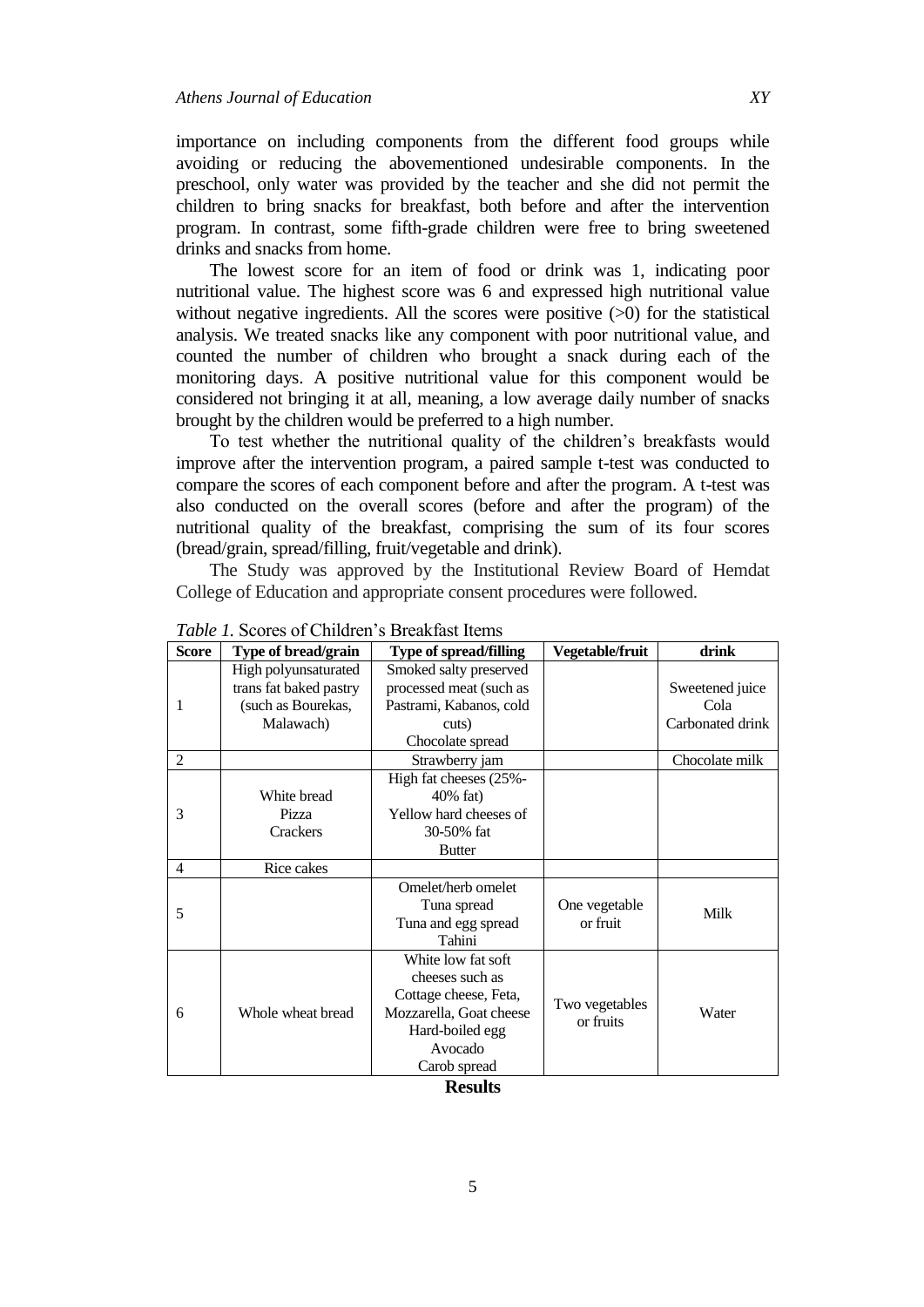# **Preschool Children**

Table 2 presents the average scores given to the preschool children's breakfast items, for 30 days before and for 30 days after the intervention program. In accordance with the research hypothesis, we found a significant difference in the quality of the meal between the first measurement before the intervention program and the second measurement after it, with a strong effect size ( $t=16.09$ ,  $p<0.001$ , d=2.89). The overall nutritional quality of the breakfast was lower before the intervention program (M=10.34, SD=1.69) than after it (M=13.02, SD=1.60).

The intervention program significantly improved the nutritional quality of three components: bread/grain, spread/filling and fruit/vegetable  $(t=7.96, p<0.001;$ t=6, p<0.001; t=5.39, p<0.001; respectively, Table 2). An improvement in the nutritional quality of the preschool children's breakfast means that more children began bringing sandwiches made with whole wheat bread, increased the amount of fruit and vegetables they consumed, and consumed more healthy spreads/fillings in their sandwiches, such as healthy cheese, avocado or egg, and less salami or chocolate spread.

| - 0                         | <b>Before</b> |      | After |      |               |
|-----------------------------|---------------|------|-------|------|---------------|
|                             | M             | SD   | M     | SD   | $t_{(df=30)}$ |
| Bread/grain                 | 2.97          | 0.09 | 4.05  | 0.74 | 7.96**        |
| Spread/filling              | 3.25          | 0.75 | 3.78  | 0.59 | $6.00**$      |
| Fruit/vegetable             | 2.14          | 1.30 | 3.12  | 0.78 | 5.39**        |
| Overall nutritional quality | 8.35          | 1.70 | 10.95 | 1.60 | 16.66**       |

*Table 2.* Nutritional Quality of Preschool Children's Breakfasts Before and After the Intervention Program  $(N=31)$ 

\*\*p< $0.001$ .

# **Fifth Grade Children**

Forty-four 5th-grade children were monitored using the same method that was used for the preschool children, but the number of days was  $\text{less} -12$  days before and after the intervention program. In accordance with the hypotheses, we found a significant effect of the intervention on the fifth-grade children (Table 3), with a very strong effect size (t=21.35, p<0.001, d=3.21).

*Table 3.* Nutritional Quality of 5<sup>th</sup> grade Children's Breakfasts Before and After the Intervention Program (N=44)

|                             | <b>Before</b> |      | <b>After</b> |           |         |
|-----------------------------|---------------|------|--------------|-----------|---------|
|                             | M             | SD   | M            | <i>SD</i> |         |
| Bread/grain                 | 2.86          | 0.47 | 3.58         | 0.52      | 7.79**  |
| Spread/filling              | 2.66          | 0.81 | 4.85         | 0.48      | 16.39** |
| Fruit/vegetable             | 2.69          | 1.44 | 6.59         | 1.48      | 12.39** |
| Drink                       | 2.80          | 1.03 | 4.75         | 0.72      | 13.77** |
| Overall nutritional quality | 11.03         | 2.25 | 19.79        | 1.96      | 21.35** |

 $*<sub>p</sub> < 0.001$ .

We found a significant and positive effect of the intervention program on each of the components that comprise the overall score (bread/grain, spread/filling,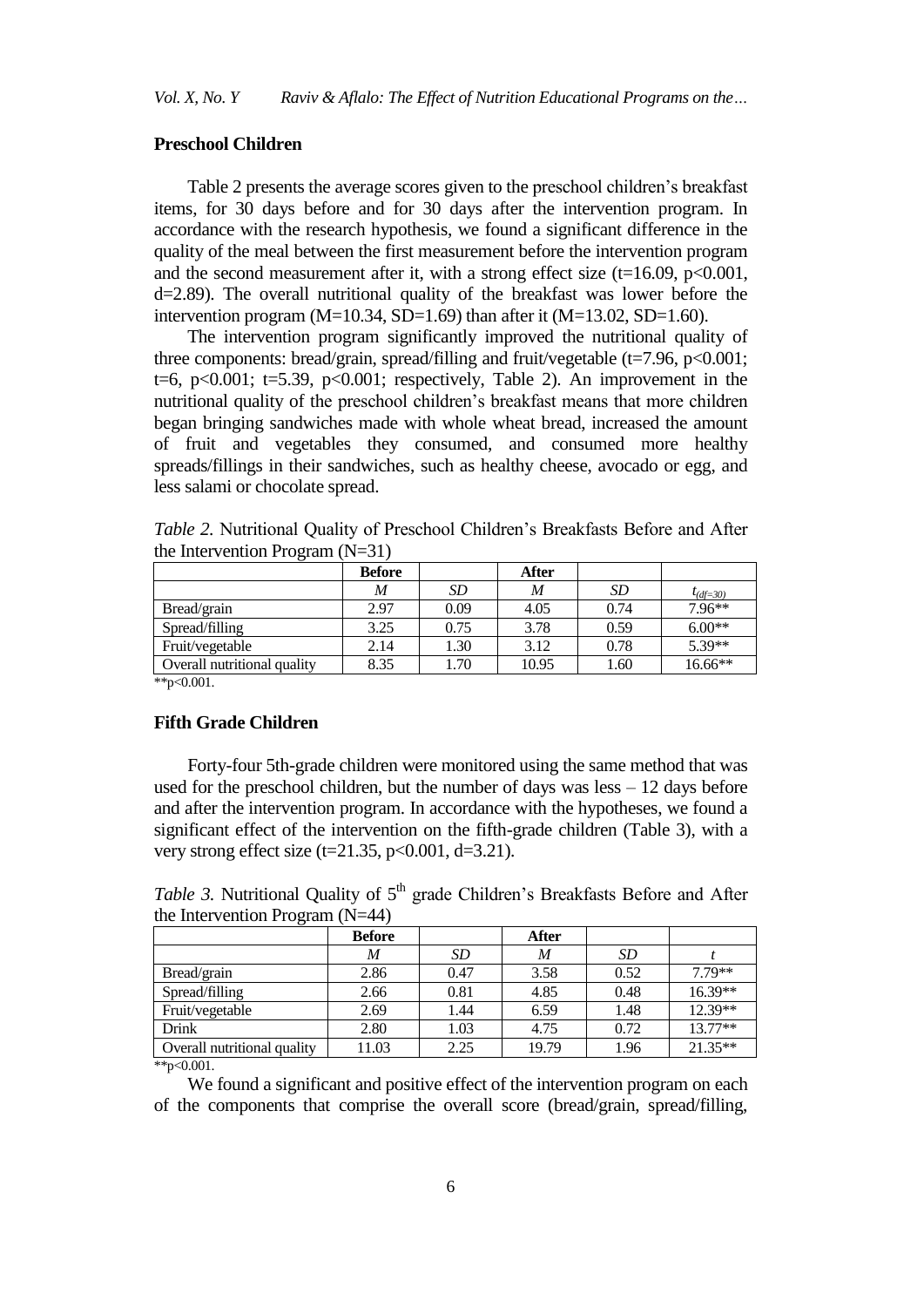fruit/vegetable and drink). The smallest effect was found on the bread/grain component ( $t=7.79$ ); more meaningful effects were found on the spread/filling ( $t=16.39$ ), type of drink ( $t=13.77$ ) and fruit/vegetable ( $t=12.39$ ) components. Regarding the drink component, the school children tended to replace sweetened or carbonated drinks with water following the intervention program. For three of the meal components – bread/grain, spread/filling and amount of fruit/vegetables – the score was higher among the fifth-grade children than among the preschool children. Similarly to the preschool children, the school children transitioned from consumption of white bread and fillings such as pastrami and chocolate spread to consumption of whole wheat bread and spreads with improved nutritional value and healthier ingredients, such as cheese, egg, avocado or carob spread.

Monitoring of snack consumption could be done only among the fifthgraders, since the preschool children were not permitted to bring snacks. For the category of snacks, we only tested whether the children brought processed snacks enclosed in packaging, such as sweetened breakfast grains, cookies and chocolates, as well as fried snacks with a high content of fat and salt. Another disadvantage of such snacks is that they were mostly consumed between meals, which may disrupt the consumption of healthy components during the children's meal. Snack consumption decreased significantly following the intervention program  $(t=7.08)$ . The average consumption decreased from  $0.45$  snacks  $(SD=0.22)$  per child per day before the program to 0.18 snacks  $(SD=0.12)$  per child per day after the program. Some children stopped consuming this component entirely. In parallel to the decrease in snack consumption, we observed an increase in the number of fruits and vegetables consumed by the fifth-grade children following the intervention program. We assume that some children replaced consumption of snacks with consumption of fruit or vegetables.

# **Discussion**

This study aimed to examine the effects of educational nutrition programs on the actual consumption of the breakfast components that students brought from their homes to eat in school, as it is customary in Israel. Two age groups were studied: preschool children (aged 4-6) and fifth-grade children (aged 9-10). The uniqueness of this study lies in the fact that it examined actual consumption of the meal components, in contrast to many other studies that examined reports or attitudes expressed by the subjects about their food consumption (for example Schmitt et al., 2019; Qian et al., 2017; Xu and Jones, 2016; Keiko, Todoriki, & Sasaki, 2017; Lewis, 2017; Eilat-Adar et al., 2011, Pirouznia, 2001).

The research results demonstrate that in both age groups the intervention programs were found to be effective. In three food components, the type of bread/grain, the type of spread/filling and the fruit/vegetable, there was a significant improvement in both groups. For the bread/grain component, the effect in both groups was similar and we observed a transition from consumption of white bread to consumption of whole grain bread. For the spread/filling component, we observed a transition in both groups from sugar-rich spreads such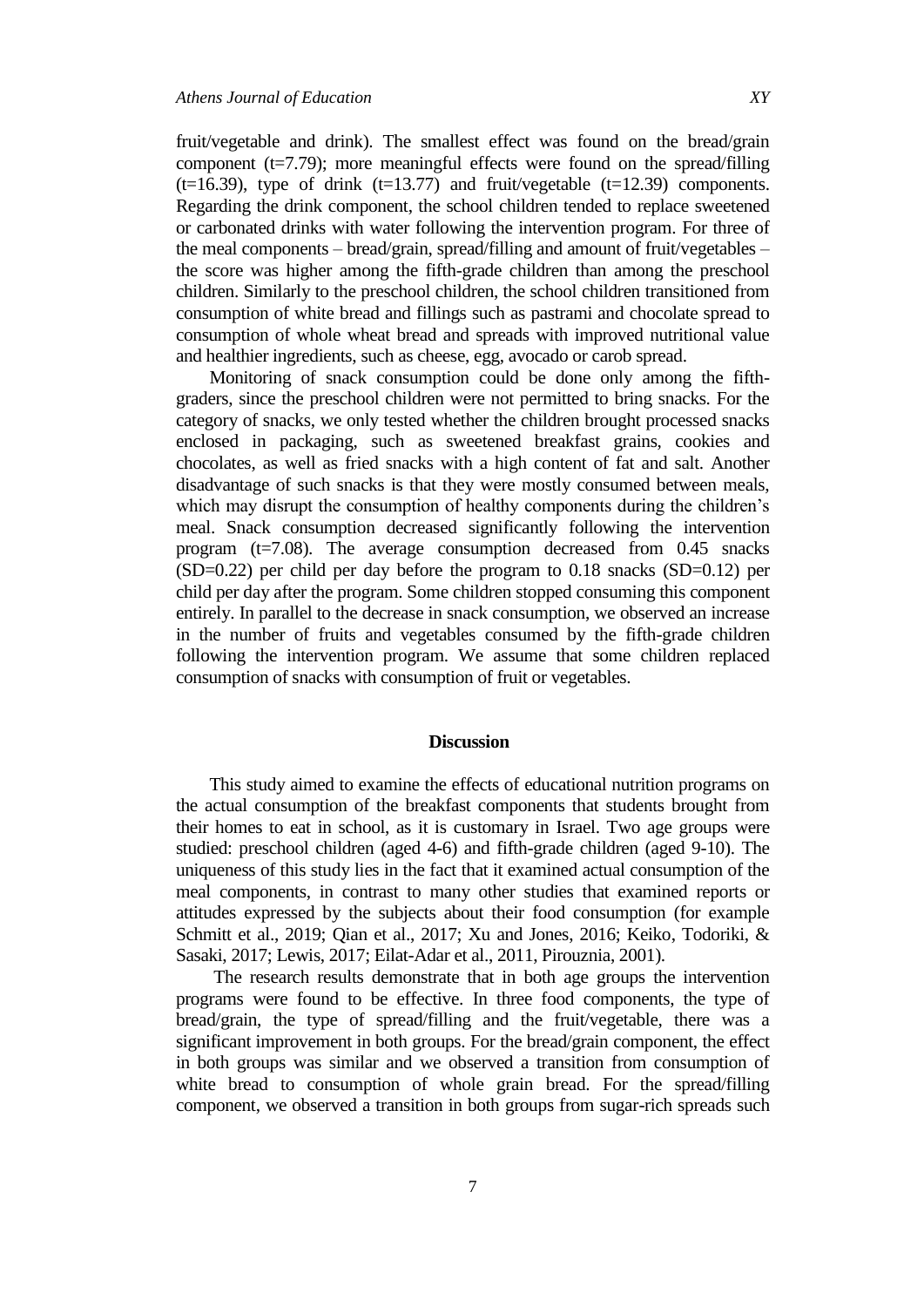as jam and chocolate spread to healthy spreads based on cheese, egg, avocado or carob spread. This change in the type of spread was greater among the  $5<sup>th</sup>$  graders compared to the preschool children. Similarly, we observed a significant increase in both groups in the consumption of fruits and vegetables following the intervention program, and in this case too, the improvement was greater among the school children than among the preschoolers. Furthermore, the overall quality of the breakfast increased significantly in both groups, once again to a greater extent among the school children than among the preschool children. It is possible that the higher effect sizes of nutritional quality of the breakfast components among school than among preschool children  $(d=3.08 \text{ vs. } d=2.89)$  stems from the fact that school children have a greater influence than preschool children on the foods items they consume. Nevertheless, both age groups consisted of young children, and in most cases the parents prepare the children's breakfast or at least are involved in choosing the meal items. In any case, since parents have an essential role in shaping the knowledge and nutritional behavior of their children (Stage et al., 2018), it is suggested to promote an intervention program for those same parents in order to achieve ongoing, continued involvement in maintaining healthy nutrition throughout their children's childhood and adolescent years (Payas, Budd, & Polansky, 2010).

Regarding the other two groups of items, the snack and the drink components, no change in consumption was found for preschool children in this study since even before the program the children received water to drink from their teacher and were not permitted to bring snacks to class. In contrast, the school children were free to bring whatever drinks or snacks they wanted for breakfast. Our results show that the intervention program managed to change habits related to drinking sweetened drinks and consuming snacks among the school children –they began to consume more water at breakfast and reduced their consumption of sweetened or carbonated drinks. Similarly, they reduced their consumption of cookies and sweet snacks.

Our findings about the effectivity of the intervention programs on healthy nutrition are in line with previous reports (Sharma, Chuang, & Hedberg, 2011; Moss et al., 2013; Eilar-Adar et al., 2011). The extent of parental involvement was different in the programs. The preschool teacher involved the parents actively by inviting them to a joint breakfast activity in the preschool and to a lecture from a dietician, and sending them weekly relevant information. In contrast, the fifthgrade teacher did not initiate direct activity with the parents. In relation to this, our results showing that the improvement in the nutritional value of the breakfast components among school children was greater than that of the preschool children, needs further investigation to demonstrate that this change for the good can be credited mainly to the children.

Nonetheless, the fact that the preschool children also managed to change and improve certain nutritional habits shows that it is important to instill healthy nutritional habits already in early childhood (Aktaç, Kızıltan, & Avcı, 2019; Xu & Jones, 2016), but it is also important to continue to educate for healthy nutrition at older ages, as correct guidelines and effective programs have an important effect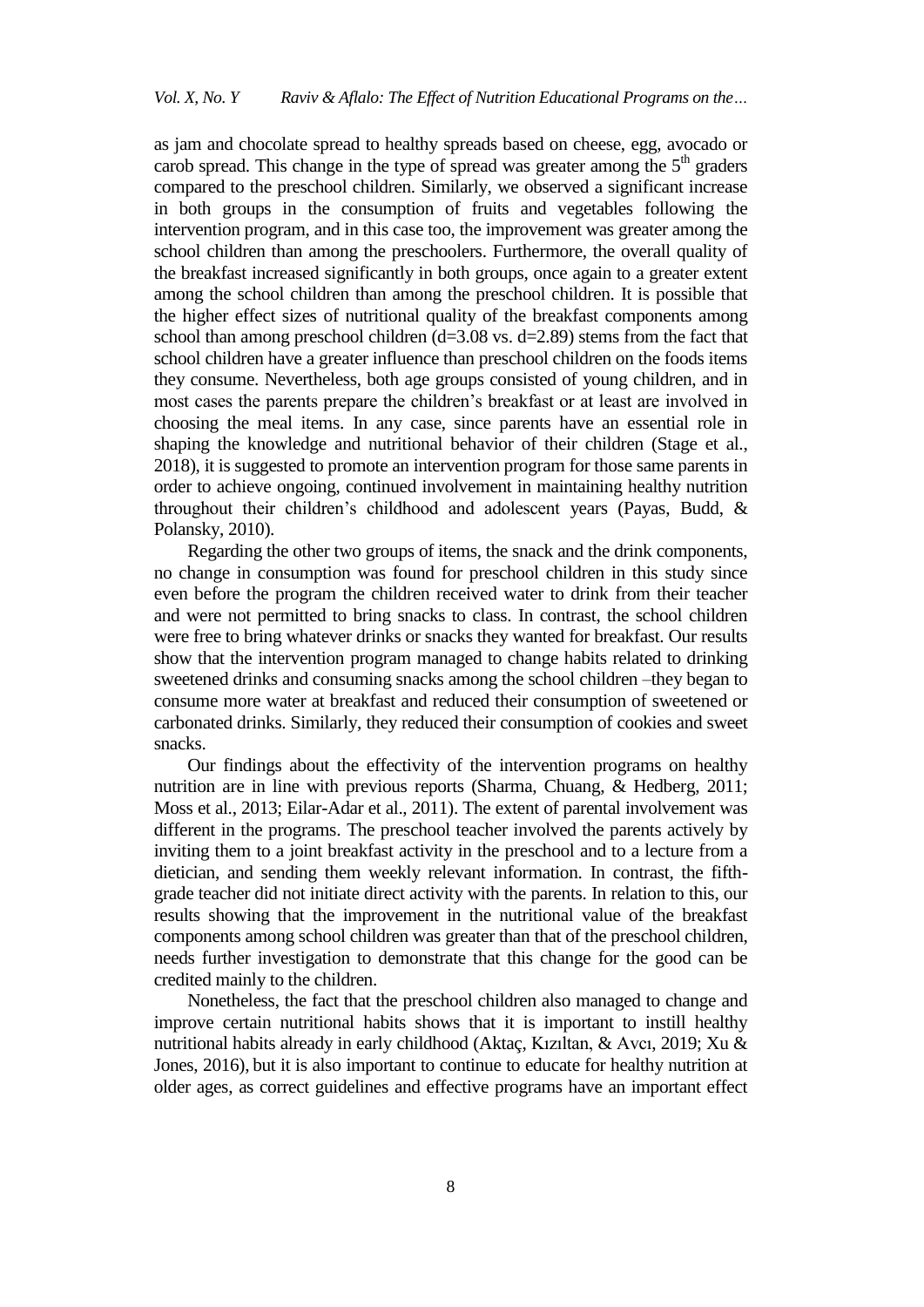and even more significant potential for improvement in nutritional habits at school age.

The intervention programs were relatively short, lasting only 12-15 weeks. The main reason for this is that this type of program is part of the science and health study program and the Israeli education system does not allocate more hours for nutritional education. The monitoring of the changes that occurred among the children was also relatively short and lasted only a few weeks. Therefore, it is possible that the nutritional improvement found here might not last long, since long-term behavioral change is a complex process and is not usually achieved after such a short intervention (Gao et al., 2014). There are reports showing that teachers prefer to conduct relatively short intervention programs for nutritional change (Schmitt et al., 2019) but other reports indicate higher effectiveness of long-term programs (Koning, Voelker, & Haque, 2011; Gao et al., 2014). There is evidence that year-long and even six-year programs have a more significant effect on improving the nutritional habits of children and reducing their weight (Koning, Voelker, & Haque, 2011; Price, Cohen, Pribis, & Cerami, 2017). It is therefore recommended to re-examine the effect of short-term programs on nutritional changes and eating habits after more time has elapsed, to assess whether the new habits have become established and to what extent they have become permanent.

Another limitation of this study relates to the difference in the study period for the two age groups. It is possible that because the monitoring was shorter among the fifth-graders, we found a greater improvement in the meal components shown by these children in comparison to the preschool children. A longer monitoring period would enable better examination of the extent of the effect of the intervention program. A further limitation of this study is that the monitoring was carried out only on the breakfast that was brought to class, and not on the meals the children ate in their homes. We do not know whether a change also occurred in the children's nutrition in the other meals consumed in the home. Future studies will test the students' reports on lunches and dinners as well as on food consumption between meals. We also note that the food items consumed received quality scores according to the accepted nutritional value of breakfast components, but it is possible that other nutritionists would evaluate the food components differently.

This study was conducted before the COVID-19 crisis and was written during its occurrence. The current crisis empowers and emphasizes the importance of health education among children, and no less among parents, since the parents are the primary actors in preparing and determining the composition of children's food and drinks. During this crisis, schools in many countries were closed. In many countries, there are programs for subsidized meals at school (Rollins, 2020). Due to lockdown periods, all responsibility for meals was transferred to the family, as children were confined to their home. This may be comparable to periods of summer vacation, where it has been found that when children leave the school environment, their food composition tends to deteriorate and they experience a decrease in nutritional quality (Lewis, 2017). Seeing that children's nutrition is so dependent on their adult caregivers, we thus propose that nutritional education be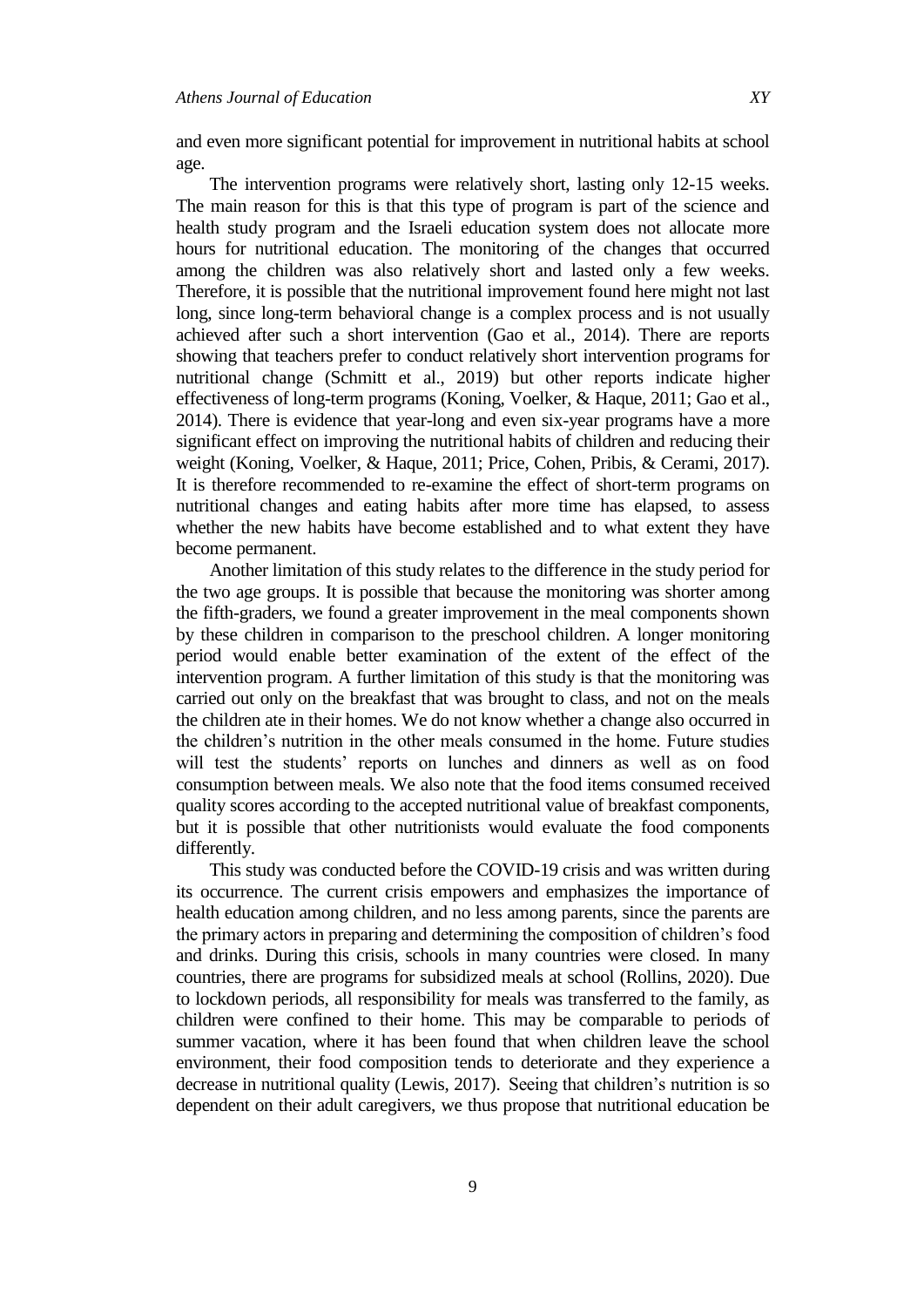provided to both children and adults. Such programs were tested in the United States (Lewis, 2017), and China (Gao et al., 2014); it was found to be effective and led to an improvement in nutritional habits, namely, an increase in the consumption of fruits and vegetables and a decrease in the consumption of sweets and foods rich in salt.

It is important to conduct follow-up studies on educational intervention programs intended to improve children's nutrition (Khan and Bell, 2019), in order to promote correct nutritional habits among children and their families and to ensure the persistence of children's healthy nutritional habits for optimal development, disease prevention, and well-being.

## **Conclusions**

The main finding of the current research show that as early as in kindergarten, and later in school, children managed to change and improve certain nutritional habits. This implies the importance to begin the implementing of nutrition educational programs as early as in kindergarten, and re-teach them in higher classes accordingly. The nutrition intervention programs should be implemented in cooperation with the children's families, as they play an important role in the preparation of healthy meals for their children and are to be encouraged to apply the principles of healthy nutrition both in and outside the school. The development and carrying out of the programs should involve experts from various fields such as science, nutrition, medicine and cooking, that will contribute from their expertise and experience. The learning process itself should include not only academic knowledge but rather involve experiencing the preparation of healthy meals, so to encounter the children to practice healthy diet and make its application into their important habit over time.

Finally, our main conclusion is that the instillation of healthy nutritional habits should start already in early childhood and extend later on at older ages, as correct guidelines and effective programs have a significant potential for improvement of nutritional habits at any age.

## References

- Aktaç, Ş., [Kızıltan, G.,](https://search-proquest-com.mgs.hemdat.ac.il/indexinglinkhandler/sng/au/K$x0131z$x0131ltan,+G$fcl/$N?accountid=41238) & [Avcı, S.](https://search-proquest-com.mgs.hemdat.ac.il/indexinglinkhandler/sng/au/Avc$x0131,+S$fcleyman/$N?accountid=41238) (2019). The Effect of Family Participation in Nutrition Education Intervention on the Nutritional Status of Preschool Age Children. *[Egitim](https://search-proquest-com.mgs.hemdat.ac.il/pubidlinkhandler/sng/pubtitle/Egitim+ve+Bilim/$N/1056401/PagePdf/2276731624/fulltextPDF/457DCD68B20543AEPQ/3?accountid=41238)  [ve Bilim](https://search-proquest-com.mgs.hemdat.ac.il/pubidlinkhandler/sng/pubtitle/Egitim+ve+Bilim/$N/1056401/PagePdf/2276731624/fulltextPDF/457DCD68B20543AEPQ/3?accountid=41238)*, 44(199), 415-431.
- [Albataineh,](https://journals.sagepub.com/doi/full/10.1177/0260106018803243) S. R., & [Badran,](https://journals.sagepub.com/doi/full/10.1177/0260106018803243) E. F. (2019). Dietary Factors and Their Association with Childhood Obesity in the Middle East: A Systematic Review. *Nutrition and Health, 25*(1), 53-60.
- [Durbin,](https://search-proquest-com.mgs.hemdat.ac.il/indexinglinkhandler/sng/au/Durbin,+Jessica/$N?accountid=41238) J., [Baguioro,](https://search-proquest-com.mgs.hemdat.ac.il/indexinglinkhandler/sng/au/Baguioro,+Mitzi/$N?accountid=41238) M., & [Jones,](https://search-proquest-com.mgs.hemdat.ac.il/indexinglinkhandler/sng/au/Jones,+Donita/$N?accountid=41238) D. (2018). Pediatric Obesity in Primary Practice: A Review of the Literature. *[Pediatric Nursing](https://search-proquest-com.mgs.hemdat.ac.il/pubidlinkhandler/sng/pubtitle/Pediatric+Nursing/$N/47659/DocView/2096475334/fulltext/64E9995F107F420APQ/5?accountid=41238)*, *44*(4), 202-206.
- Eilat-Adar, S., Koren-Morag, N., Siman-Tov, M., Livne, I., & Altmen, H. (2011). School-Based Intervention to Promote Eating Daily and Healthy Breakfast: A Survey and a Case-Control Study. *European Journal of Clinical Nutrition*, *65*(2): 203-209.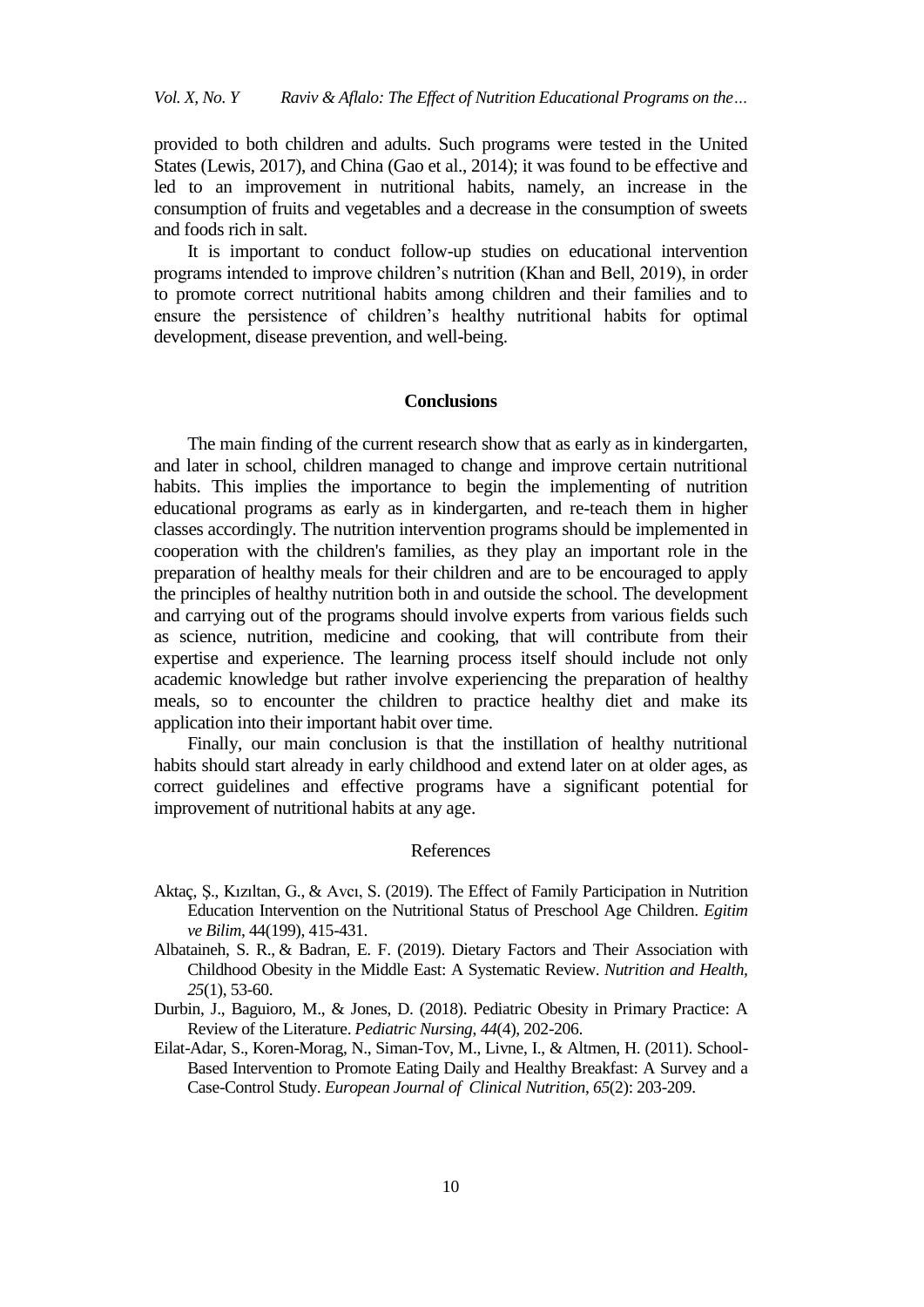- [Escobar,](https://search-proquest-com.mgs.hemdat.ac.il/indexinglinkhandler/sng/au/Escobar,+Alyson/$N?accountid=41238) A. (1999). Factors Influencing Children's Dietary Practices: A Review. *Family Economy and Nutrition Review, suppl. Special Issue: Food Guide Pyramid for Young Children, 12*[\(3-4\),](https://search-proquest-com.mgs.hemdat.ac.il/indexingvolumeissuelinkhandler/6796/Family+Economics+and+Nutrition+Review/01999Y01Y01$231999$3b++Vol.+12+$283$2f4$29,+Supp.+Special+Issue:+Food+Guide+Pyramid+for+Young+Children/12/3$2f4?accountid=41238) 45-55.
- Fung, J. (2016). *The Obesity Code: Unlocking the Secrets of Weight Loss*. British Columbia, Canada: Greystone Books, Ltd.
- Gao, Y., Huang, Y., Zhang, Y., [Liu, F.](https://search-proquest-com.mgs.hemdat.ac.il/indexinglinkhandler/sng/au/Liu,+Fengqiong/$N?accountid=41238), [Feng,](https://search-proquest-com.mgs.hemdat.ac.il/indexinglinkhandler/sng/au/Feng,+Cindy+Xin/$N?accountid=41238) C. X., Liu, T., …, & Sun, W. (2014). Evaluation of Fast Food Behavior in Pre-School Children and Parents Following a One-Year Intervention with Nutrition Education. *[International Journal of](https://search-proquest-com.mgs.hemdat.ac.il/pubidlinkhandler/sng/pubtitle/International+Journal+of+Environmental+Research+and+Public+Health/$N/54923/DocView/1555275902/fulltext/FB6DCAA7B4FB4330PQ/1?accountid=41238)  [Environmental Research and Public Health,](https://search-proquest-com.mgs.hemdat.ac.il/pubidlinkhandler/sng/pubtitle/International+Journal+of+Environmental+Research+and+Public+Health/$N/54923/DocView/1555275902/fulltext/FB6DCAA7B4FB4330PQ/1?accountid=41238) 11*(7), 6780-6790.
- [Hu,](https://search-proquest-com.mgs.hemdat.ac.il/indexinglinkhandler/sng/au/Hu,+Chuanlai/$N?accountid=41238) C., Ye, D., [Li,](https://search-proquest-com.mgs.hemdat.ac.il/indexinglinkhandler/sng/au/Li,+Yingchun/$N?accountid=41238) Y., [Huang,](https://search-proquest-com.mgs.hemdat.ac.il/indexinglinkhandler/sng/au/Huang,+Yongling/$N?accountid=41238) Y., & [Li,](https://search-proquest-com.mgs.hemdat.ac.il/indexinglinkhandler/sng/au/Li,+Li/$N?accountid=41238) L. (2010). Evaluation of a Kindergarten-Based Nutrition Education Intervention for Pre-School Children in China. *Public Health Nutrition*, *13*(2), 253-260.
- [Keiko,](https://search-proquest-com.mgs.hemdat.ac.il/indexinglinkhandler/sng/au/Asakura,+Keiko/$N?accountid=41238) A., [Todoriki,](https://search-proquest-com.mgs.hemdat.ac.il/indexinglinkhandler/sng/au/Todoriki,+Hidemi/$N?accountid=41238) H. T., & [Sasaki,](https://search-proquest-com.mgs.hemdat.ac.il/indexinglinkhandler/sng/au/Sasaki,+Satoshi/$N?accountid=41238) S. (2017). Relationship Between Nutrition Knowledge and Dietary Intake Among Primary School Children in Japan: Combined Effect of Children's and Their Guardians' Knowledge. *Journal of Epidemiology, 27*[\(10\),](https://search-proquest-com.mgs.hemdat.ac.il/indexingvolumeissuelinkhandler/496381/Journal+of+Epidemiology/02017Y01Y01$232017$3b++Vol.+27+$2810$29/27/10?accountid=41238) 483-491.
- [Khan,](https://search-proquest-com.mgs.hemdat.ac.il/indexinglinkhandler/sng/au/Khan,+Matluba/$N?accountid=41238) M., & [Bell,](https://search-proquest-com.mgs.hemdat.ac.il/indexinglinkhandler/sng/au/Bell,+Ruth/$N?accountid=41238) R. (2019). Effects of a School Based Intervention on Children's Physical Activity and Healthy Eating: A Mixed-Methods Study. *International Journal of Environmental Research and Public Health*, *16*[\(22\)](https://search-proquest-com.mgs.hemdat.ac.il/indexingvolumeissuelinkhandler/54923/International+Journal+of+Environmental+Research+and+Public+Health/02019Y01Y01$232019$3b++Vol.+16+$2822$29/16/22?accountid=41238), 4320.
- Koning, J., Voelker, K., & Haque, R. (2011). The Influence of Long-Term Nutrition Education on Dietary Habits: A Step in the Right Direction. *Journal of American Dietetic Association*, *111*(9).
- Kranjac, A. W., & [Wagmiller,](https://search-proquest-com.mgs.hemdat.ac.il/indexinglinkhandler/sng/au/Wagmiller,+Robert+L/$N?accountid=41238) R. L. (2020). Decomposing Trends in Child Obesity. *[Population Research and Policy Revi](https://search-proquest-com.mgs.hemdat.ac.il/pubidlinkhandler/sng/pubtitle/Population+Research+and+Policy+Review/$N/36635/DocView/2268837011/abstract/433A2A59840741F4PQ/3?accountid=41238)ew*, *39*[\(2\),](https://search-proquest-com.mgs.hemdat.ac.il/indexingvolumeissuelinkhandler/36635/Population+Research+and+Policy+Review/02020Y04Y01$23Apr+2020$3b++Vol.+39+$282$29/39/2?accountid=41238) 375-388.
- [Lewis, C. J.](https://search-proquest-com.mgs.hemdat.ac.il/indexinglinkhandler/sng/au/Lewis,+Cheryl+Jackson/$N?accountid=41238) (2017). Supporting Child Nutrition Programs when School is Out of Session Using Evidence – Based Nutrition Education in the Summer Food Service Program for Children in the United States of America. *Annual of Nutrition and Metabolism*, *71*, 863.
- Moss, A., Smith, S., Null, D., Long Roth, S., & Tragoudas, U. (2013) Farm to School and Nutrition Education: Positively Affecting Elementary School-Aged Children's Nutrition Knowledge and Consumption Behavior. *Childhood Obesity, 9*(1), 51-56.
- Nicklas, T. A., & Hayes, D. (2008). Position of the American Dietetic Association: Nutrition Guidance for Healthy Children Ages 2 to 11 Years. *Journal of American Dietetic Association*, *108*(6), 1038-1044.
- Payas, N., Budd, [G. M.](https://search-proquest-com.mgs.hemdat.ac.il/indexinglinkhandler/sng/au/Budd,+Geraldine+M,+PhD,+RN,+CRNP/$N?accountid=41238), & Polansky, M. (2010). Exploring Relationships Among Maternal BMI, Family Factors, and Concern for Child's Weight. *[Journal of Child](https://search-proquest-com.mgs.hemdat.ac.il/pubidlinkhandler/sng/pubtitle/Journal+of+Child+and+Adolescent+Psychiatric+Nursing/$N/36261/DocView/816337301/fulltext/8FCC3E05E09B4010PQ/5?accountid=41238)  [and Adolescents Psychiatric Nursing,](https://search-proquest-com.mgs.hemdat.ac.il/pubidlinkhandler/sng/pubtitle/Journal+of+Child+and+Adolescent+Psychiatric+Nursing/$N/36261/DocView/816337301/fulltext/8FCC3E05E09B4010PQ/5?accountid=41238) 23*[\(4\),](https://search-proquest-com.mgs.hemdat.ac.il/indexingvolumeissuelinkhandler/36261/Journal+of+Child+and+Adolescent+Psychiatric+Nursing/02010Y11Y01$23Nov+2010$3b++Vol.+23+$284$29/23/4?accountid=41238) 223-230.
- [Pirouznia,](https://search-proquest-com.mgs.hemdat.ac.il/indexinglinkhandler/sng/au/Pirouznia,+Mahshid/$N?accountid=41238) M. (2001). The Influence of Nutrition Knowledge on Eating Behavior The Role of Grade Level. *Nutrition and Food Science*, *31*[\(2\),](https://search-proquest-com.mgs.hemdat.ac.il/indexingvolumeissuelinkhandler/25521/Nutrition+and+Food+Science/02001Y01Y01$232001$3b++Vol.+31+$282$29/31/2?accountid=41238) 6266.
- [Povey,](https://search-proquest-com.mgs.hemdat.ac.il/indexinglinkhandler/sng/au/Povey,+R+C/$N?accountid=41238) R. C., [Cowap,](https://search-proquest-com.mgs.hemdat.ac.il/indexinglinkhandler/sng/au/Cowap,+L+J/$N?accountid=41238) L. J., Scholtens, K., & Forshaw, M. J. (2020). She's not obese, she's a Normal 5-Year-Old and she Keeps up with the Other Kids': Families' Reasons for not Attending a Family-Based Obesity Management Programme. *Perspectives in Public Health, 140*(3), 148-152.
- Price, C., Cohen, D., Pribis, P., & Cerami, J. (2017). Nutrition Education and Body Mass Index in Grades K-12: A Systematic Review. *Journal of School Health, 87*(9), 715- 720.
- Qian, L., Zhang, F., Newman, I. M., Shell, D. F., & Du, W. (2017). Effects of Selected Socio-Demographic Characteristics on Nutrition Knowledge and Eating Behavior of Elementary Students in Two Provinces in China. *[BMC Public Health](https://search-proquest-com.mgs.hemdat.ac.il/pubidlinkhandler/sng/pubtitle/BMC+Public+Health/$N/44782/PagePdf/1925360617/fulltextPDF/15371E776C944641PQ/9?accountid=41238)*, *18*(1), 21.